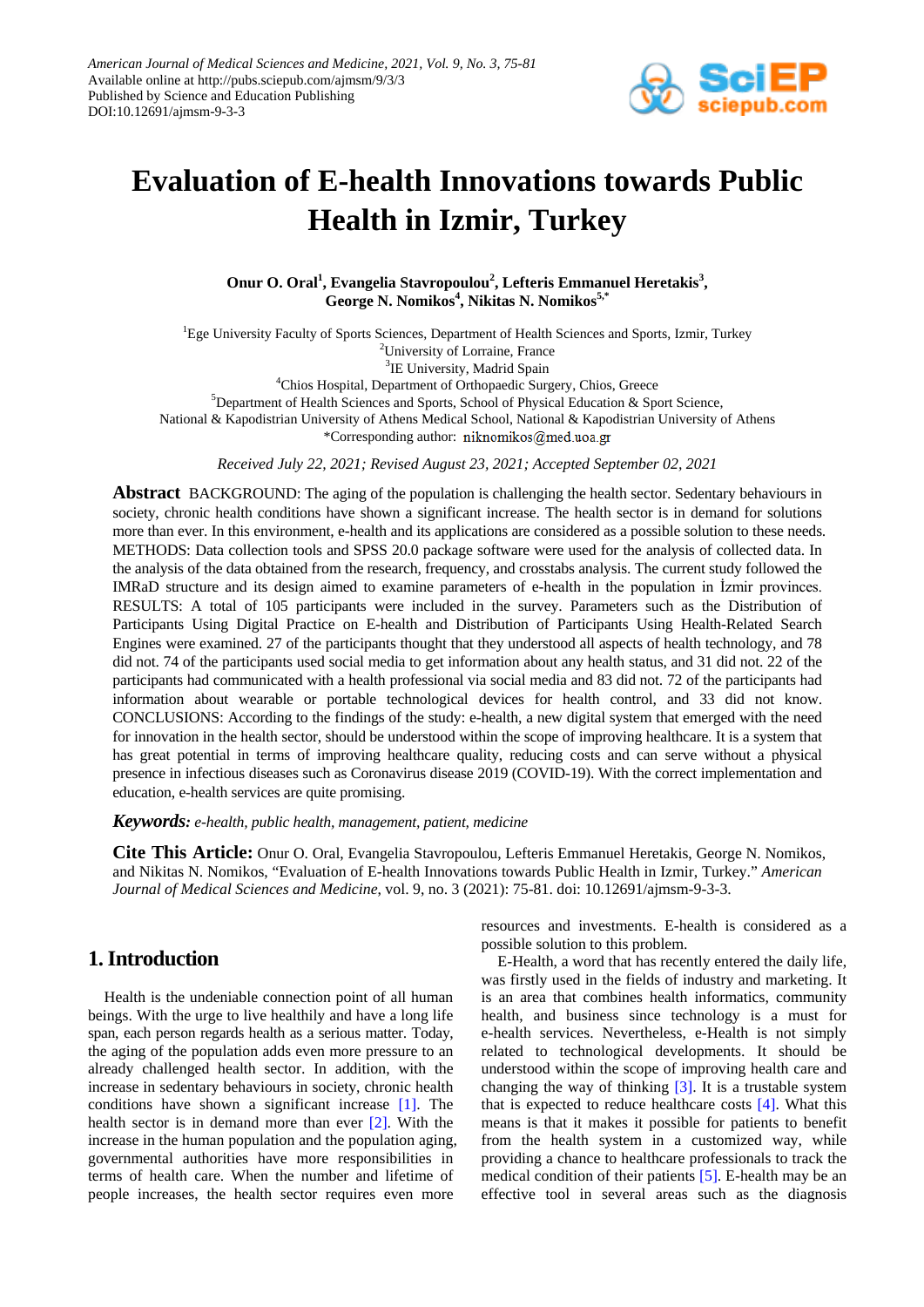process of diseases, treatments, monitoring of physical and metabolic activities, healthcare support, management of medical establishments, etc. [\[6,7,8\].](#page-6-5)

### **1.1. E-health Services**

E-health may be defined as the combined total of health services powered by digital information technologies. The extent of e-health services is quite wide including telehealth, mobile health, online health recordings, health applications such as fitness tracker apps, etc. According to the definition of the World Health Organisation (WHO) ehealth is "the cost-effective and secure use of information and communication technologies in support of health and health-related fields, including health-care services, health surveillance, health literature, and health education, knowledge and research" [\[9\].](#page-6-6)

While e-health has become more common in developed countries in the past years, it is even more necessary in developing countries. In developing countries, health care services are often limited. The number of health care professionals and medications, budgets, and resources is finite. In this sense, online health services are expected to overcome inadequacies in developing countries and provide a better public health care system [\[10\].](#page-6-7) Furthermore e-health can serve the medical system of all the countries globally without physical presence, in future periods of pandemia, in infectious diseases such as Coronavirus disease 2019 (COVID-19).

There are several types of e-health services. Electronic health records, mobile phones, and computers are quite worthful to benefit from digital health [\[11\].](#page-6-8) They have the potential to help countless people who have health conditions such as Alzheimer's and Parkinson's by creating a self-sufficient environment to let them continue their daily lives as smoothly as possible. In addition to the above, there are also other e-health technologies such as wearable devices. These devices include a sensor system that allows them to measure and monitor body temperature, body activity, electro dermal activity, pulse, photo plethysmography, etc. These sensors systems can be found in several devices, allowing for healthcare to be included in human life as a wearable device [\[12\].](#page-6-9)

### **1.2. Benefits and Challenges**

E-Health is considered an up and coming field in the world of medicine and public health. These services are expected to reduce costs and enhance efficiency. In particular, in terms of decreasing health costs, e-health allows physicians to have access to the previous treatments and diagnoses of the patient, and thus, repetitive treatments can be prevented. The increased communication between the parties involved in the patient's treatments is another important benefit of ehealth in economic terms. In addition to economic efficiency, the quality of health care services increases through e-Health [\[3\].](#page-6-2) E-health provides a service which not only allows doctors but also patients to have access to their medical records. Through the internet, people can see their records and keep track of their health. With this method, patients can make better health decisions; whereas also the health care system is being transformed

putting the patient at the centre. E-health may be considered as a breakthrough in the dynamics of patientdoctor relationships. Electronic health services include the patient in the treatment process more than ever. Thus, the patient is as involved in the decision making process as the doctor.

Medicine is a limitless field where new techniques and treatments appear rapidly. Therefore, doctors and health care professionals need to continue learning constantly. To be able to fully use electronic health services, they must have more access to information and improve their knowledge. Another benefit of e-health is its global scope. Traditionally, health care services are accessible to the public at a local level. Yet, with the developments in technology, today online services are accessible from everywhere. People have access to more than local treatments or medicines. Instead, anyone can have access to different health care professionals, receive medical advice, or order various types of medication from all over the world.

In the case of health care, ethics is a delicate issue. However, ethics in the case of e-health is quite controversial. Along with electronic health services, new potential problems occur in terms of the protection of private medical data and consents. In the sense of health care equity, e-health is a positive innovation. Yet, some arguments indicate e-health may affect the issue of equity negatively and even increase the inequity. E-health is a service that requires certain infrastructures. For example, to use and benefit from electronic health services, one has to have access to the internet, network, and a technological device. Those who live in rural regions where infrastructure is inadequate or those who do not have an economic status to afford such requirements are not likely to use the services provided by e-health. Thus, while e-health could fix the problem of health care inequity, it may also trigger it even more [\[3\].](#page-6-2)

### **2. Material and Methods**

In the study, a descriptive and scanning-oriented method which aims to reveal the current situation was used. The research is composed of two phases: theoretical and practical. In the first stage, the literature on the subject was reviewed, the results of previous studies were examined and a detailed framework was prepared regarding the subject of the thesis. In the second stage, the data collection tool was developed in consideration of this theoretical framework. The participation of a person in evaluation is based on voluntariness.

### **2.1. Research Population and Sample**

The sample selection in this study was made İzmir provinces. 105 participants were included in the survey.

### **2.2. Data Collection Tools**

A nominal scale developed by the researcher was used as the data collection tool in the study.

The research is based on 15 nominal questions. The research is limited to the data collected with these scales.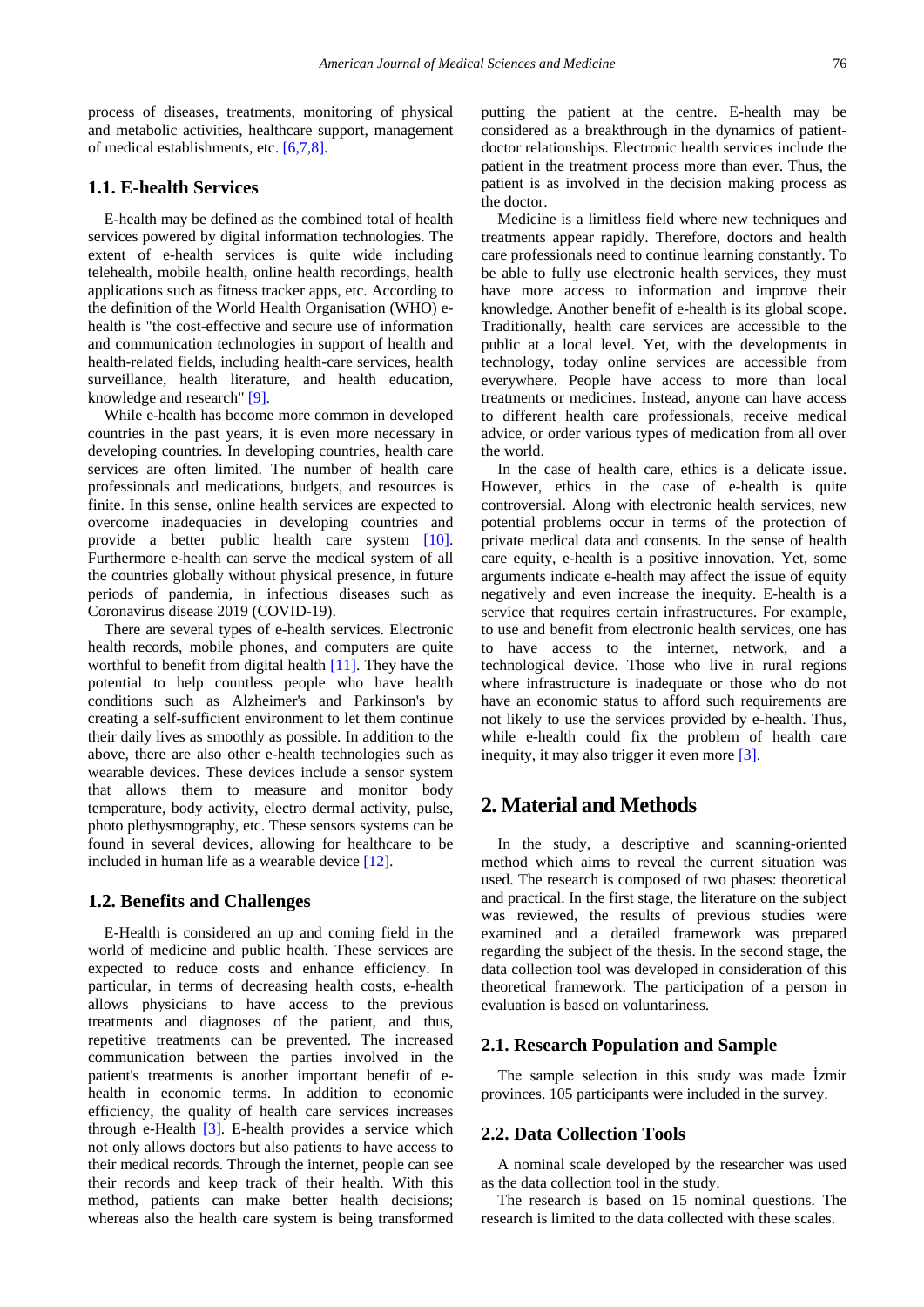### **2.3. Data Analysis**

# **3. Results**

Data collection tools and SPSS 20.0 package software were used for the analysis of collected data. In the analysis of the data obtained from the research, frequency, and crosstabs analysis.

# **3.1. Frequency Analysis**

| What Is Your Gender? |        |           |            |               |                           |
|----------------------|--------|-----------|------------|---------------|---------------------------|
|                      |        | Frequency | Percentage | Valid Percent | <b>Cumulative Percent</b> |
|                      | .00    |           | 1.U        |               | <b>1.U</b>                |
|                      | Female | 59        | 55,2       | 55,2          | 56,2                      |
| Valid                | Male   | 46        | 43,8       | 43.8          | 100,0                     |
|                      | Total  | 105       | 100,0      | 100,0         |                           |

#### **Table 1. Gender Distributions of Participants**

59 of the participants were female and 46 were male.

#### **Table 2. Age Distribution of Participants**

| What Is Your Age? |              |           |            |               |                           |
|-------------------|--------------|-----------|------------|---------------|---------------------------|
| Valid             |              | Frequency | Percentage | Valid Percent | <b>Cumulative Percent</b> |
|                   | .00          |           | υ,ι        | 1,0           |                           |
|                   | 18 and below |           | 2,9        | 2,9           | 3,8                       |
|                   | 19-30        | 67        | 63,8       | 63,8          | 67,6                      |
|                   | $31 - 42$    |           | 12,4       | 12,4          | 80,0                      |
|                   | $43 - 54$    |           | 14,3       | 14,3          | 94,3                      |
|                   | 55 and older |           | 5.7        | 5,7           | 100,0                     |
|                   | Total        | 105       | 100,0      | 100,0         |                           |

4 of the participants were in the age group of 18 years and older, 67 were in the 19-30 age group, 13 were in the 31-42 age group, 15 were in the 43-54 age group and 6 were in the 55 and over age group.

### **Table 3. Height Distribution of Participants**

| What Is Your Height? |                   |           |            |               |                           |  |
|----------------------|-------------------|-----------|------------|---------------|---------------------------|--|
|                      |                   | Frequency | Percentage | Valid Percent | <b>Cumulative Percent</b> |  |
|                      | .00               |           | 1.0        | υ,            | IJ.                       |  |
|                      | 160 cm and below  | 19        | 17,1       | 17,1          | 18,1                      |  |
| Valid                | $161-171$ cm      | 28        | 26,7       | 26,7          | 44,8                      |  |
|                      | 172-182 cm        | 37        | 35,2       | 35,2          | 80,0                      |  |
|                      | 183-193 cm        | 20        | 19,0       | 19,0          | 99,0                      |  |
|                      | 194 cm and taller |           | 1.0        | 1,0           | 100.0                     |  |
|                      | Total             | 105       | 100.0      | 100,0         |                           |  |

19 of the participants were in 160 cm and six groups, 28 in 161-171 cm, 37 in 172-182 cm, 20 in 183-193 and 1 in 194 cm and over.

| Table 4. E-Health's Meaning Distribution of Participants |  |
|----------------------------------------------------------|--|
|----------------------------------------------------------|--|

|       | Do You Know What E-Health Is? |           |            |               |                           |
|-------|-------------------------------|-----------|------------|---------------|---------------------------|
|       |                               | Frequency | Percentage | Valid Percent | <b>Cumulative Percent</b> |
|       | ,00                           |           | IJ.        |               | 1.U                       |
|       | YES                           |           | 51,4       | 51.4          | 52,4                      |
| Valid | N <sub>O</sub>                | 50        | 47,6       | 47.6          | 100.0                     |
|       | Total                         | 105       | 100,0      | 100.0         |                           |

54 of the participants know what e-health means, and 50 of them don't know what the e-health means.

### **Table 5. Distribution of Participants Using Digital Practice on E-health**

| Do You Use E-Health Apps In Your Daily Life On Your Phone, Computer Etc? |       |           |            |               |                           |
|--------------------------------------------------------------------------|-------|-----------|------------|---------------|---------------------------|
|                                                                          |       | Frequency | Percentage | Valid Percent | <b>Cumulative Percent</b> |
|                                                                          | .00   |           | 1.U        |               | 1.U                       |
| Valid                                                                    | YES   |           | 59,0       | 59.0          | 60.0                      |
|                                                                          | NO    | 42        | 40.0       | 40.0          | 100.0                     |
|                                                                          | Total | 105       | 100,0      | 100.0         |                           |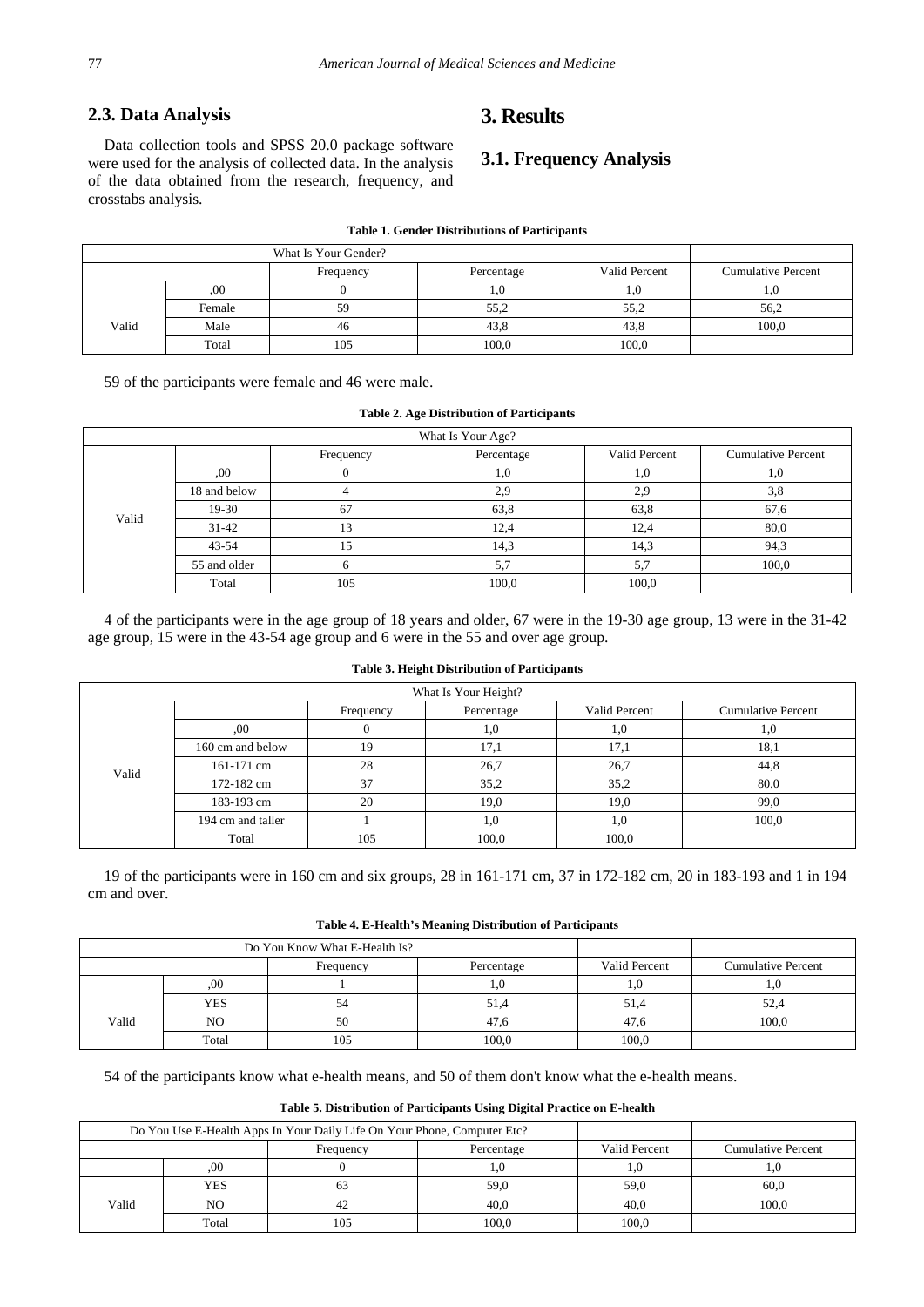63 of the participants are using health-related digital practice. 42 of them do not use health-related digital practice.

| If You Use Digital Health Apps, How Many Do You Use? |             |           |            |               |                           |
|------------------------------------------------------|-------------|-----------|------------|---------------|---------------------------|
|                                                      |             | Frequency | Percentage | Valid Percent | <b>Cumulative Percent</b> |
|                                                      | .00.        |           | 1,0        |               |                           |
| Valid                                                | <b>NONE</b> | 78        | 73.3       | 73,3          | 74,3                      |
|                                                      |             |           | 2,9        | 2.9           | 77.1                      |
|                                                      | Between 2-4 |           | 20,0       | 20.0          | 97,1                      |
|                                                      | 5 and more  |           | 2,9        | 2.9           | 100.0                     |
|                                                      | Total       | 105       | 100,0      | 100,0         |                           |

**Table 6. Distribution of Number of Applications the Participants Use**

78 of the participants did not use digital applications, 3 of them were digital applications, 21 of them were using between 2 and 4digital applications, and 3 of them were using 5 and more digital applications.

|                                                                                | between 2 and 4 digital applications, and 5 of them were using 5 and more digital applications. |           |            |               |                           |  |  |  |
|--------------------------------------------------------------------------------|-------------------------------------------------------------------------------------------------|-----------|------------|---------------|---------------------------|--|--|--|
| Table 7. Distribution of Doctors to Recommend Digital Practice to Participants |                                                                                                 |           |            |               |                           |  |  |  |
|                                                                                | Have Your Physician Ever Proposed You To Use Health Apps?                                       |           |            |               |                           |  |  |  |
|                                                                                |                                                                                                 | Frequency | Percentage | Valid Percent | <b>Cumulative Percent</b> |  |  |  |
|                                                                                | .00                                                                                             |           | 1,0        |               |                           |  |  |  |
|                                                                                | YES                                                                                             |           | 10,5       | 10.5          | 11.4                      |  |  |  |
| Valid                                                                          | NO                                                                                              |           | 88,6       | 88,6          | 100.0                     |  |  |  |

It was observed that 12 of the participants suggested that their physicians applied digital health care and 93 of them did not recommend digital health practice.

Total 105 100,0 100,0

|       | Do You Feel You Understand All The Aspects Of Technology Used In Health? |           |            |               |                           |
|-------|--------------------------------------------------------------------------|-----------|------------|---------------|---------------------------|
|       |                                                                          | Frequency | Percentage | Valid Percent | <b>Cumulative Percent</b> |
|       | .00.                                                                     |           |            |               | 1.0                       |
|       | YES                                                                      | 27        | 24,8       | 24,8          | 25,7                      |
| Valid | NO                                                                       | 78        | 74,3       | 74.3          | 100.0                     |
|       | Total                                                                    | 105       | 100.0      | 100,0         |                           |

**Table 8. Distribution of Participants in All Aspects of Health Technology**

It was observed that 27 of the participants thought that they understood all aspects of health technology, and 78 did not think that they understood all aspects of health technology.

| Have You Ever Used Online Search (Google Etc.?) To Find Information On A Health Issue? |       |           |            |                      |                           |
|----------------------------------------------------------------------------------------|-------|-----------|------------|----------------------|---------------------------|
|                                                                                        |       | Frequency | Percentage | <b>Valid Percent</b> | <b>Cumulative Percent</b> |
|                                                                                        | .00   |           | 1,0        |                      | IJ.                       |
|                                                                                        | YES   | QQ        | 93.3       | 93,3                 | 94.3                      |
| Valid                                                                                  | NO    |           | 5.7        |                      | 100.0                     |
|                                                                                        | Total | 105       | 100.0      | 100.0                |                           |

It was observed that 99 of the participants had searched on a search engine to get information about their health status, 6 of them had not searched.

| ve You Ever Used Social Media To Find Information On A Health Issue? |            |               |         |
|----------------------------------------------------------------------|------------|---------------|---------|
| Frequency                                                            | Percentage | Valid Percent | \umulat |

**Table 10. Distribution of Participants Using Social Media Related to Health Status**

|       | Have You Ever Used Social Media To Find Information On A Health Issue? |           |            |               |                           |
|-------|------------------------------------------------------------------------|-----------|------------|---------------|---------------------------|
|       |                                                                        | Frequency | Percentage | Valid Percent | <b>Cumulative Percent</b> |
|       | ,00                                                                    |           | 1.0        |               | 1.U                       |
|       | YES                                                                    | 74        | 69,5       | 69.5          | 70.5                      |
| Valid | NO                                                                     |           | 29,5       | 29,5          | 100.0                     |
|       | Total                                                                  | 105       | 100,0      | 100.0         |                           |

It was observed that 74 of the participants used social media to get information about any health status, and 31 of them did not.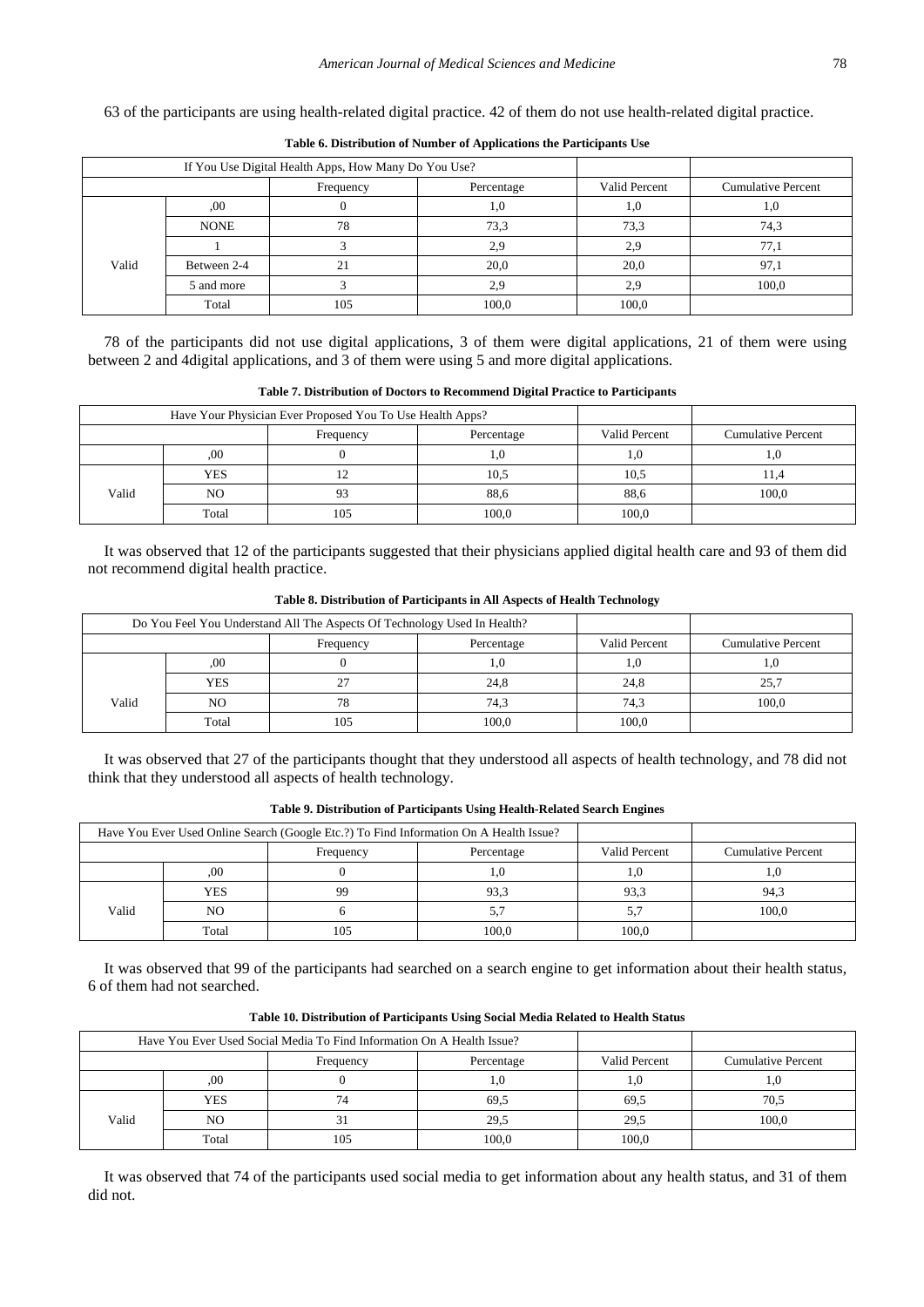| Have You Ever Communicated With A Health Professional Through Social Media? |       |           |            |               |                           |
|-----------------------------------------------------------------------------|-------|-----------|------------|---------------|---------------------------|
|                                                                             |       | Frequency | Percentage | Valid Percent | <b>Cumulative Percent</b> |
|                                                                             | .00.  |           | 1,0        | L.O           |                           |
|                                                                             | YES   | າາ        | 20,0       | 20,0          | 21.0                      |
| Valid                                                                       | NO    |           | 79,0       | 79,0          | 100.0                     |
|                                                                             | Total |           | 100,0      | 100.0         |                           |

**Table 11. Distribution of Participants by Contacting Health Specialist via Social Media**

It was observed that 22 of the participants had communicated with a health professional via social media and 83 of them did not communicate.

**Table 12. Distribution of Participants' Access to Personal Health Information via Digital Media**

|       | Have You Ever Received Your Medical Records Through Electronic Means? |           |            |               |                           |
|-------|-----------------------------------------------------------------------|-----------|------------|---------------|---------------------------|
|       |                                                                       | Frequency | Percentage | Valid Percent | <b>Cumulative Percent</b> |
|       | .00                                                                   |           | 1,0        |               |                           |
|       | YES                                                                   | 62        | 58,1       | 58,1          | 59,0                      |
| Valid | NO                                                                    | 41        | 41.0       | 41.0          | 100.0                     |
|       | Total                                                                 |           | 100,0      | 100.0         |                           |

It was observed that 61 of the participants had access to personal health information via digital media and 43 of them did not.

|            |                                                                             | Table 13. Speech Distribution of Participants with a Health Specialist on Online Applications |               |                           |
|------------|-----------------------------------------------------------------------------|-----------------------------------------------------------------------------------------------|---------------|---------------------------|
|            | Have You Ever Had A Conversation With A Health Care Provider Through Online |                                                                                               |               |                           |
|            | Communications (Skype)?                                                     |                                                                                               |               |                           |
|            | Frequency                                                                   | Percentage                                                                                    | Valid Percent | <b>Cumulative Percent</b> |
| .00        |                                                                             | .0                                                                                            | 1.0           | U. 1                      |
| <b>YES</b> |                                                                             | 9.5                                                                                           |               | 10,5                      |

Total 105 100,0 100,0

**Table 13. Speech Distribution of Participants with a Health Specialist on Online Applications**

It was observed that 11 of the participants talked to the healthcare professional using online communication channels and 94 of them did not talk to the healthcare professionals through this means.

NO  $\begin{array}{|c|c|c|c|c|c|c|c|c|} \hline \text{NLO} & \text{94} & \text{89,5} & \text{89,5} & \text{100,0} \ \hline \end{array}$ 

|       | Have You Ever Used A Wearable Or Portable Health Device? |           |            |               |                           |
|-------|----------------------------------------------------------|-----------|------------|---------------|---------------------------|
|       |                                                          | Frequency | Percentage | Valid Percent | <b>Cumulative Percent</b> |
|       | .00                                                      |           | 1,0        |               | 1.0                       |
|       | <b>YES</b>                                               | 32        | 29.5       | 29.5          | 30,5                      |
| Valid | N <sub>O</sub>                                           | 73        | 69.5       | 69,5          | 100.0                     |
|       | Total                                                    | 105       | 100,0      | 100.0         |                           |

**Table 14. Distribution of Participants Using Wearable or Portable Technology Device for Health**

It was observed that 32 of the participants used a wearable or portable technology device for health and 73 of them did not.

|                         | Are You Familiar With Wearable Or Portable Technological Devices (Blood Pressure<br>Monitoring, Step Meter Or Daily Calorie Consumption) For Health Control Purposes? |     |       |               |                    |
|-------------------------|-----------------------------------------------------------------------------------------------------------------------------------------------------------------------|-----|-------|---------------|--------------------|
| Percentage<br>Frequency |                                                                                                                                                                       |     |       | Valid Percent | Cumulative Percent |
|                         | .00                                                                                                                                                                   |     | 1.0   |               |                    |
|                         | YES                                                                                                                                                                   |     | 67.6  | 67.6          | 68.6               |
| Valid                   | NO                                                                                                                                                                    |     | 31,4  | 31.4          | 100.0              |
|                         | Total                                                                                                                                                                 | 105 | 100.0 | 100.0         |                    |

**Table 15. Distribution of Participants' Information about Technological Devices for Health Control**

It was observed that 72 of the participants had information about wearable or portable technological devices for health control, and that 33 of them did not know.

Valid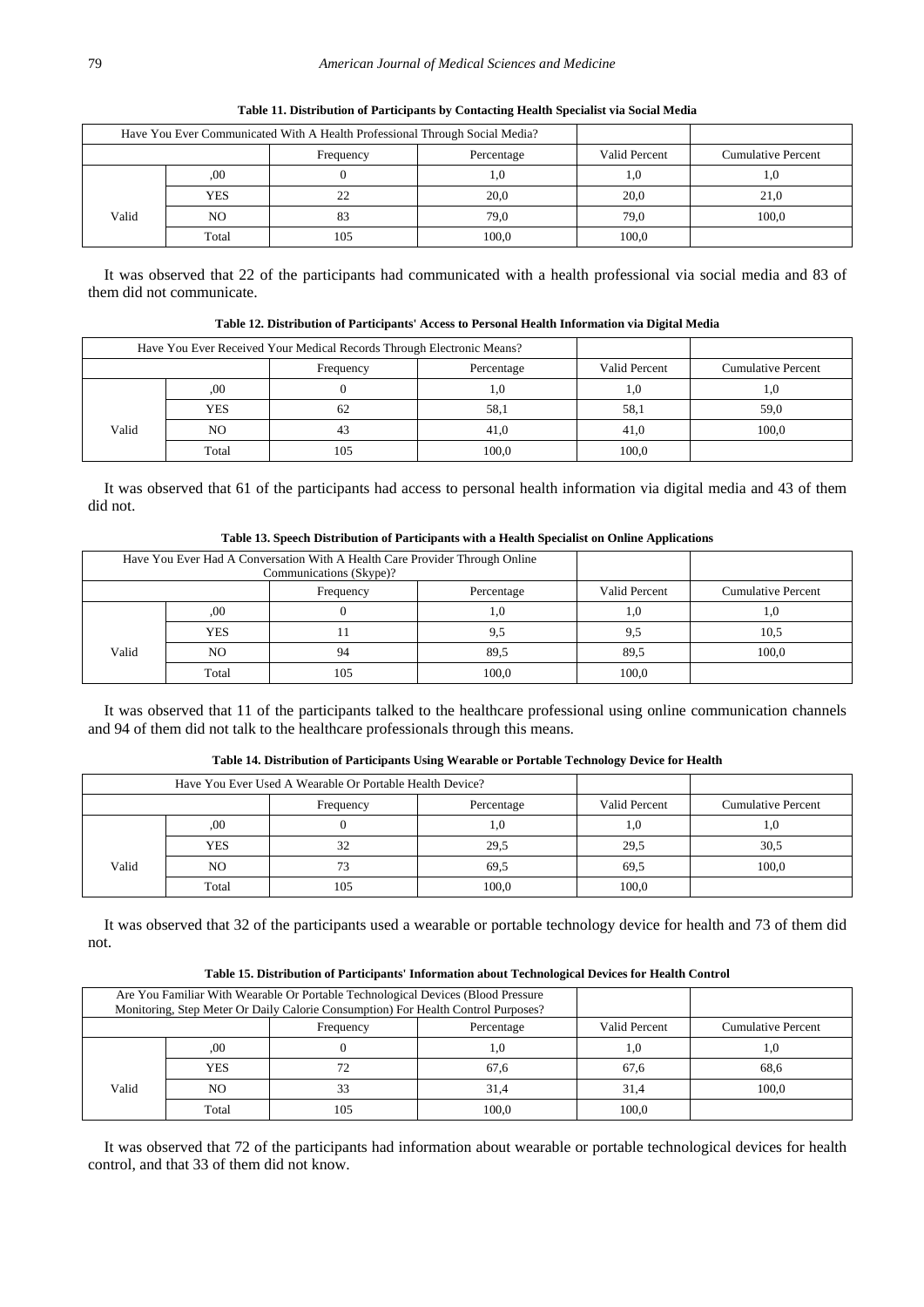### **3.2. Crosstabs Analysis**

**Table 16. Cross tabulation Table 1**

| What Is Your Gender * Do You Know What E-Health Is?<br><b>Cross tabulation Count</b> |        |          |    |       |     |  |  |
|--------------------------------------------------------------------------------------|--------|----------|----|-------|-----|--|--|
| Do you know what E-Health is?                                                        |        |          |    |       |     |  |  |
|                                                                                      | ,00    | Yes      | No | Total |     |  |  |
|                                                                                      | .00    | 0        |    |       |     |  |  |
|                                                                                      | Female | $\Omega$ | 37 | 22    | 59  |  |  |
| What is your gender?                                                                 | Male   | 0        | 18 | 28    | 46  |  |  |
|                                                                                      | Total  |          | 55 | 50    | 105 |  |  |

It was observed that 37 of the female participants knew what e-health means and 22 did not know what it meant.

It was observed that 18 of the male participants knew what e-health means and 28 did not know what it meant.

| Table 17. Cross tabulation Table 2 |  |  |
|------------------------------------|--|--|
|------------------------------------|--|--|

| Have Your Physician Ever Proposed You To Use Health Apps?*      |                |                                   |                |                             |     |  |  |
|-----------------------------------------------------------------|----------------|-----------------------------------|----------------|-----------------------------|-----|--|--|
| Do You Use E-Health Apps In Your Daily Life On Your Phone,      |                |                                   |                |                             |     |  |  |
| Computer Etc?                                                   |                |                                   |                |                             |     |  |  |
| <b>Cross tabulation Count</b>                                   |                |                                   |                |                             |     |  |  |
| Do you use e-health apps in your daily                          |                |                                   |                |                             |     |  |  |
|                                                                 |                | life on your phone, computer etc? |                |                             |     |  |  |
|                                                                 | .00            | Yes                               | N <sub>0</sub> | Total                       |     |  |  |
|                                                                 | .00            |                                   |                |                             |     |  |  |
| Have your physician<br>ever proposed you to<br>use health apps? | Yes            |                                   | 10             | $\mathcal{D}_{\mathcal{L}}$ | 12  |  |  |
|                                                                 | N <sub>0</sub> |                                   | 53             | 40                          | 93  |  |  |
|                                                                 | Total          |                                   | 63             | 42                          | 105 |  |  |

It was observed that 10 of the participants of the physician's digital health practice recommended healthrelated practices in daily life, and 2 did not.

It was observed that 53 of the participants used healthrelated practices in daily life and 40 of them did not use it.

| Do You Feel You Understand All The Aspects Of Technology Used In   |                |                                   |    |       |     |  |
|--------------------------------------------------------------------|----------------|-----------------------------------|----|-------|-----|--|
| Health?*Do You Use E-Health Apps In Your Daily Life On Your Phone, |                |                                   |    |       |     |  |
| Computer Etc?                                                      |                |                                   |    |       |     |  |
| <b>Cross tabulation Count</b>                                      |                |                                   |    |       |     |  |
| Do you use e-health apps in your daily                             |                |                                   |    |       |     |  |
|                                                                    |                | life on your phone, computer etc? |    |       |     |  |
|                                                                    | .00            | Yes                               | No | Total |     |  |
|                                                                    | .00.           | 0                                 | 0  | 0     |     |  |
| Do you feel you                                                    | Yes            | 0                                 | 23 | 4     | 27  |  |
| understand all the<br>aspects of technology                        | N <sub>0</sub> | 0                                 | 40 | 38    | 78  |  |
| used in health?                                                    | Total          |                                   | 63 | 42    | 105 |  |

It was observed that 23 of the participants, who thought that they understood all aspects of the technologies used in health care, used digital applications related to health in their daily lives, and 4 did not use them.

It was observed that 40 of the participants who did not think that they understood all aspects of the technologies used in health care, used digital applications related to health in their daily lives, and 38 did not use them.

# **4. Discussion**

With the recent developments in technology and the prevalence of the internet, e-health has become a demand by the public  $[13,14]$ . E-health applications give the possibility to anyone to have direct access to their health records along with a large quantity of health-related information on the internet. Therefore, patients can be more involved in their health statuses and carry more power in this sense [\[15,16,17,18\].](#page-6-11) Yet, along with many benefits, some studies argue that e-health has the potential to compromise public health with misleading information and unethical use [\[19,20,21\].](#page-6-12) However, with the correct implementation and education, e-health services are quite promisin[g \[22\].](#page-6-13)

A study on e-health demonstrated that severe medical mistakes can be avoided with the assistance of electronic medical records since the healthcare professionals have full access to the patients' previous diagnoses and treatments [\[23\].](#page-6-14) Similarly, another research on the benefits of e-health stated that electronic prescriptions prevent medical mistakes [\[24\].](#page-6-15) There are still challenges with the implementation and prevalent use of e-health systems. For instance questionnaires study, almost 86% of health care professionals face challenges because the vendors are not able to provide the necessary products. This creates a challenge for the implementation of e-health systems [\[25\].](#page-6-16)

One study was conducted to analyze e-health use in four developing countries: Turkey, the Kingdom of Saudi Arabia, the United Arab Emirates, and Egypt. The study aimed at understanding the problems e-health may face in these countries through interviews with health care professionals. In conclusion, the study demonstrated that economic problems, insufficient IT infrastructures, cultural differences are some of the potentials when implementing e-health in developing countries [\[10\].](#page-6-7)

In a literature review on e-health implementation in developing countries, Anwar et al. stated that infrastructure for the internet and networks and number and quality of health care professionals must be increased to implement the e-health system successfully to these countries [\[26\].](#page-6-17) Kundi also indicated the same arguments [\[27\].](#page-6-18) Thus, it is essential to provide information and communication technology first [\[28\].](#page-6-19)

# **5. Conclusion**

E-Health is a new digital system that emerged with the need for innovation in the health sector, is not simply a technological development and should be understood within the scope of improving health care. It is a trustable system that has great potential in terms of improving healthcare quality and reducing costs. With the correct implementation and education, e-health services are quite promising. Further research is needed to reveal the most approximate modus to the practical implementation of the e-health digital system in public and private health sectors, especially in eras that the avoidance of physical contact is vital, due to cautious viruses such as Coronavirus disease 2019 (COVID-19).

### **Conflict of Interest Statement**

The authors certify that there is no conflict of interest with any financial organization regarding the material discussed in the manuscript.